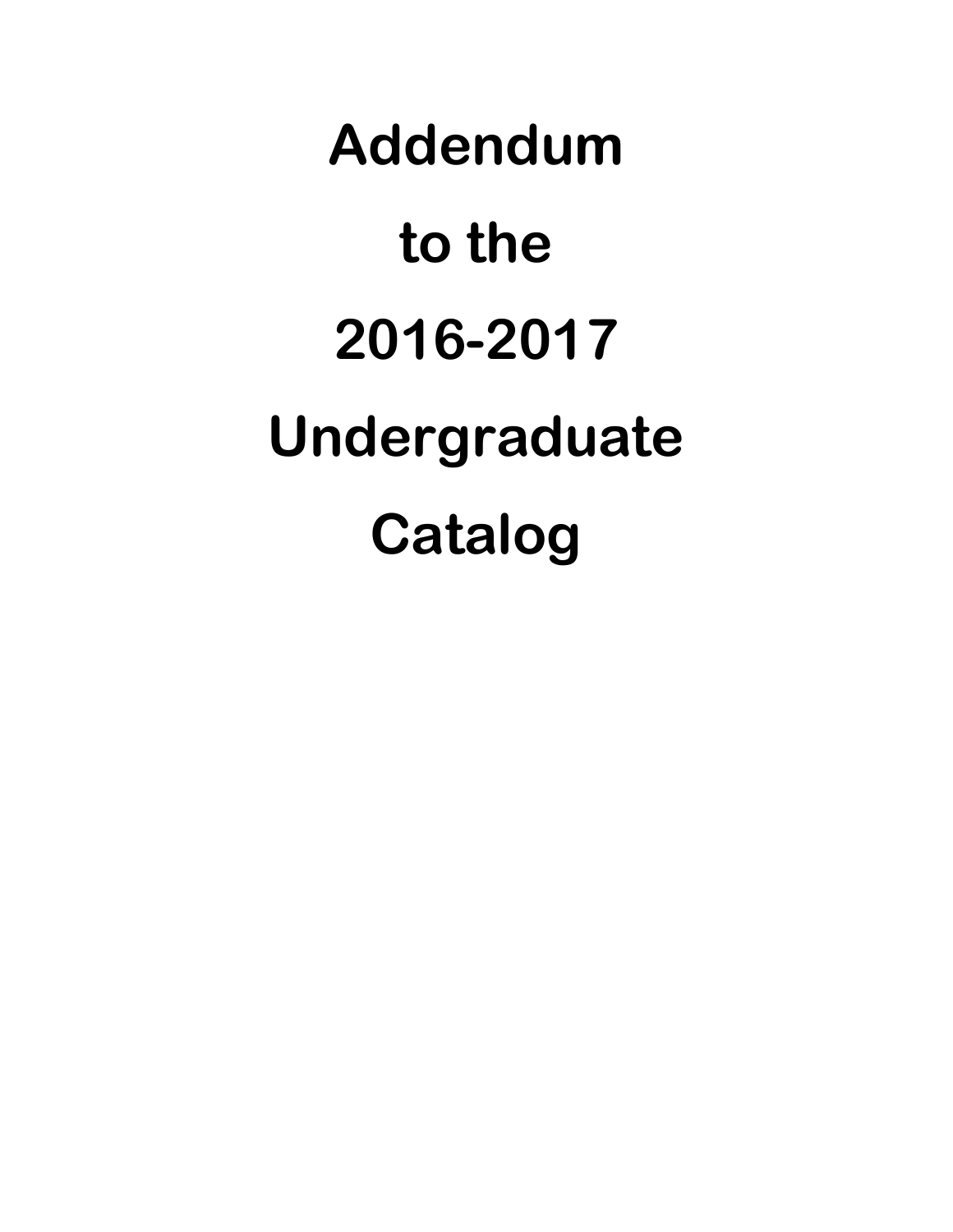# **PROGRAMS OF STUDY**

## **NEW OR UPDATED**

# **ENGLISH**

#### **TOMMY ZURHELLEN**, M.F.A., *Chairperson*

#### **MISSION:**

The English program offers concentrations in literature, writing, and theatre; the goals and principles underlying these concentrations are the same:

- (1) To increase the student's appreciation and understanding of the literary, pragmatic, rhetorical, and dramatic uses of language.
- (2) To develop the student's ability to write effectively in a variety of situations.
- (3) To help the student become more receptive to the many-sided pleasures of reading, writing, and oral presentation.
- (4) To enable the student to see how literary and nonliterary texts illuminate the complexity of human experience.
- (5) To heighten the student's awareness of the moral and ethical implications of literary and nonliterary texts.
- (6) To foster the student's intellectual, aesthetic, and professional creativity.

The professional goals of the three concentrations are similar:

- (1) To prepare students for careers utilizing analytical writing skills and/or performance skills in such fields as business, industry, education, government, theatre, and media.
- (2) To prepare students for graduate studies in literature and writing and in fields that require analytic, interpretive, and writing skills.
- (3) In conjunction with the Teacher Education Program, to prepare students for careers in secondary education.

#### *THEATRE PROGRAM*

The Theatre Program is the production laboratory to the English Department's Concentration in Theatre and Theatre Minor. Open to students of all majors, the Theatre Program produces two mainstage productions per year, professional workshops and student projects. A host of theatre courses are offered each year as well. The Marist Theatre Program also includes the student-theatre organization, MCCTA. MCCTA produces several productions a year, including a musical, a comedy or drama, an original play festival and an improv troupe.

#### *WRITING PROGRAM*

The Writing Program includes not only the variety of courses offered by the English Department's Concentration in Writing and Creative Writing Minor, but also the diverse array of student events and activities of interest to writers outside the classroom. This includes regular visits to campus by established writers in all genres, student readings, excursions to places of literary interest, and popular campus-wide events like the Red Fox Poetry slam. All Marist students are welcome to participate in Writing Program events, regardless of major. Student organizations like the Literary Arts Society and Sigma Tau Delta (English Honors Society) are active in planning many of these annual events, and always welcome new members.

#### *CONCENTRATION IN LITERATURE*

The literature concentration provides students with a sense of the historical development of the Western literary tradition, especially that of English and American Literature. Students also examine how that tradition is continually re-formed and reshaped as writers from previously excluded cultural traditions and once-marginalized groups are added to the canon. Students in the concentration develop the analytical skills and the critical language to describe, analyze, and evaluate literary texts.

Internships within the English department offer students the opportunity to gain experience in research and teaching, while internships in the private and public sectors present students with the opportunity to gain work experience that utilizes the analytical, interpretive, and writing skills that the concentration fosters.

#### *CONCENTRATION IN WRITING*

The writing concentration develops the student's skills in a number of different forms: literary writing, technical and professional communication, print, and writing on-line. Students also have the opportunity to fulfill requirements for the concentration by taking writing courses offered by other divisions of the College (e.g., Writing for Radio and TV and a variety of Journalism courses).

Internships with business, media, and civic organizations offer students in the writing concentration the opportunity to gain work experience that utilizes the writing and analytical skills that the concentration develops.

#### *CONCENTRATION IN THEATRE*

The concentration in theatre offers the student the opportunity to study theatre as the written and spoken work combined with movement in the art of performance.

The play is studied for its literary qualities and as a blueprint for production. New, exciting approaches to interrogating the text and describing the complexity of its sign-system come from changes in the nature and function of literary criticism. While some courses include scene studies, others may be tied to on-campus productions.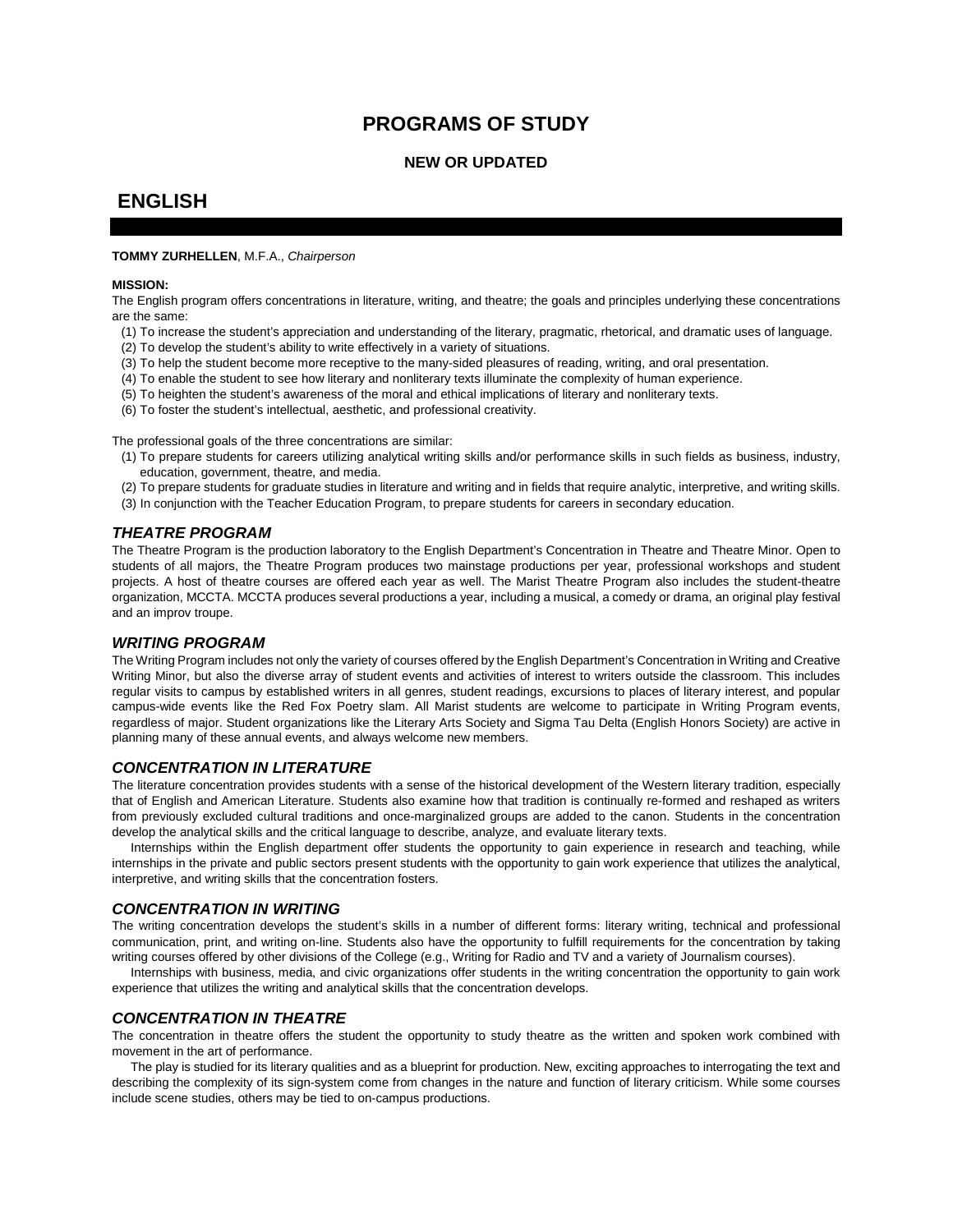Internships in the broad arena of theatre-related activities are possible and require significant dedication to skill development related to the specific focus of the individual internship.

#### *HONORS IN ENGLISH*

Up to 10% of graduating seniors in English will be awarded honors in the major on the basis of demonstrated excellence and achievement. Departmental faculty will select recipients each spring from among seniors meeting the following criteria:

(a) a minimum of 60 credits earned at Marist College; a minimum of 27 credits earned in English at Marist College;

(b) a minimum cumulative G.P.A. of 3.25 overall;

(c) a minimum G.P.A. of 3.5 in English courses;

(d) distinguished achievement in a senior Capping Course project, which may take as its focus (1) research, (2) analysis, or (3) creative expression.

# **REQUIREMENTS FOR A BACHELOR OF ARTS IN ENGLISH**

#### *Concentration in Literature*

Note: A minimum of 60 credits in Liberal Arts is required.

| 1.0    | <b>Major Foundation Courses:</b><br><b>ENG 270 Classics of Western Literature I</b><br><b>ENG 271 Classics of Western Literature II</b><br><b>ENG 180 Literary Study</b><br>ENG 222 Introduction to Professional Writing or<br>ENG 280 Introduction to Creative Writing                                                         | 12 <sub>cr</sub>                |
|--------|---------------------------------------------------------------------------------------------------------------------------------------------------------------------------------------------------------------------------------------------------------------------------------------------------------------------------------|---------------------------------|
| 1.2    | Upper-Level Distribution (all courses at 300 level or higher)<br>(Must be chosen in consultation with academic advisor)<br>Any six literature courses of 300-level or above, including<br>at least one of each of the following:<br>1 ethnic, global, or foreign language literature course<br>1 junior/senior research seminar | 18 <sub>cr</sub>                |
| 1.3    | Theory Course at the 300 level or higher                                                                                                                                                                                                                                                                                        | 3 <sub>cr</sub>                 |
| 1.4    | <b>Writing Electives</b><br>2 writing courses at the 300 level or higher, of which<br>one may be a three-credit internship or a 300 level Theatre course                                                                                                                                                                        | 6 cr                            |
| 1.5    | Capping Course<br><b>ENG 477</b>                                                                                                                                                                                                                                                                                                | 3 <sub>cr</sub>                 |
|        | <b>Credit Requirement for the Concentration in Literature</b>                                                                                                                                                                                                                                                                   | 42 cr                           |
| Notes: | (a) A student may substitute a maximum of one 3-credit course in Independent Research for a required upper-level course.<br>(b) A student may apply a maximum of one literature-in-translation course toward an English major.                                                                                                  |                                 |
| 2.0    | Course Requirements in Related Fields: Foreign Language:<br>Two courses at the elementary level or<br>one course at the intermediate level or above                                                                                                                                                                             | <u>3-6 cr</u>                   |
|        | <b>Total Credit Requirement for a Major in English</b>                                                                                                                                                                                                                                                                          | 45-48 cr                        |
| 3.0    | Core/Liberal Studies Requirements                                                                                                                                                                                                                                                                                               |                                 |
| 3.1    | <b>FOUNDATION</b><br>FYS 101 First Year Seminar<br><b>ENG 120 Writing for College</b>                                                                                                                                                                                                                                           | 4 cr<br>3 <sub>cr</sub><br>7 cr |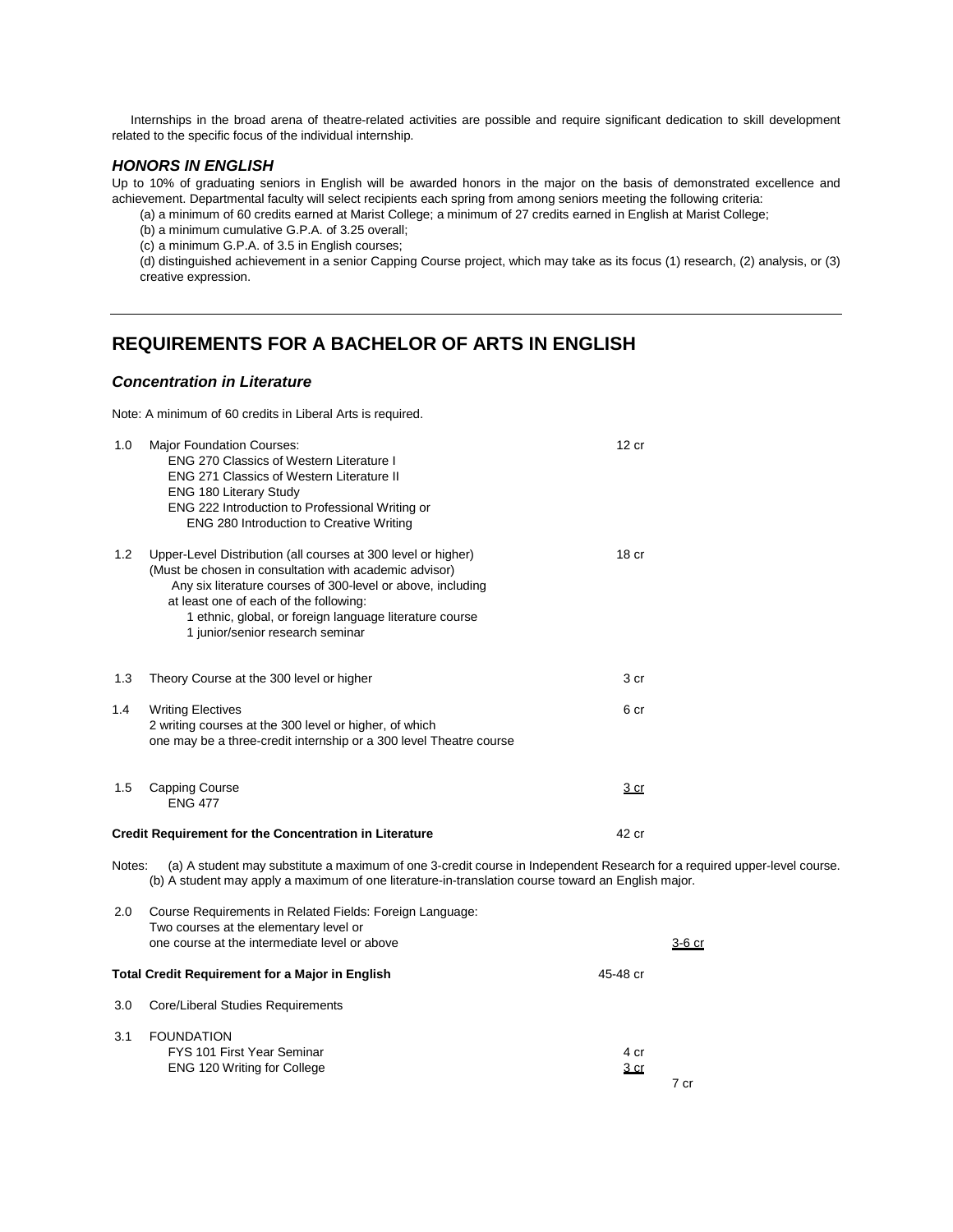#### 3.2 DISTRIBUTION

| <b>Breadth</b>                                 |                 |                                 |
|------------------------------------------------|-----------------|---------------------------------|
| PHIL 101 Philosophical Perspectives            | 3 cr            |                                 |
| Ethics, Applied Ethics, or Religious Studies   | 3 cr            |                                 |
| Fine Arts                                      | 3 cr            |                                 |
| History                                        | 3 cr            |                                 |
| Literature                                     | 0 <sub>cr</sub> | (fulfilled by major field req.) |
| <b>Mathematics</b>                             | 3 cr            |                                 |
| <b>Natural Science</b>                         | 3 cr            |                                 |
| Social Science                                 | 3 <sub>cr</sub> |                                 |
|                                                |                 | $21$ cr                         |
| Pathway*                                       |                 | 12 cr                           |
| Courses addressing an interdisciplinary topic. |                 |                                 |
| <b>Total Core/Liberal Studies Requirement</b>  |                 | 40 cr                           |
| Electives<br>4.0                               |                 | 32-35 cr                        |
| <b>Total Credit Requirement for Graduation</b> |                 | 120 cr                          |
|                                                |                 |                                 |

5.0 Students are encouraged to pursue a minor in a different field to give structure and coherence to their programs.

\*

Breadth and Pathway courses may overlap, but all students must take a total of 36 distribution credits (including related field requirements). Students majoring in Breadth areas may apply a maximum of 6 credits to their distribution total. If applicable to a Pathway, 3 credits may come from disciplines outside of Core Breadth areas. Although foreign language and culture courses are not required within the Core, some courses in these fields may be used to fulfill distribution requirements. See the Core/LS Program website for a detailed list of all courses that satisfy distribution requirements.

## **REQUIREMENTS FOR A BACHELOR OF ARTS IN ENGLISH**

#### *Concentration in Writing*

Note: A minimum of 60 credits in Liberal Arts is required.

| 1.0 | <b>Major Foundation Courses:</b><br><b>ENG 270 Classics of Western Literature I</b><br><b>ENG 271 Classics of Western Literature II</b><br>ENG 185 Writing as a Discipline<br>ENG 222 Introduction to Professional Writing or<br><b>ENG 280 Introduction to Creative Writing</b> | 12 cr            |       |
|-----|----------------------------------------------------------------------------------------------------------------------------------------------------------------------------------------------------------------------------------------------------------------------------------|------------------|-------|
| 1.1 | <b>Writing Foundation Course:</b><br>ENG 218 Grammar, Style, and Editing                                                                                                                                                                                                         | 3 cr             |       |
| 1.2 | Upper-Level Writing Requirement<br>1 theory course at the 300-level or higher<br>4 writing courses at the 300-level or higher, one of which<br>may be a three-credit writing internship                                                                                          | 15 <sub>cr</sub> |       |
| 1.3 | Upper-Level Literature Requirement<br>Three 300-level literature courses                                                                                                                                                                                                         | 9 cr             |       |
| 1.4 | Capping Course<br><b>ENG 477</b>                                                                                                                                                                                                                                                 | <u>3 cr</u>      |       |
|     | <b>Credit Requirement for the Concentration in Writing</b>                                                                                                                                                                                                                       |                  | 42 cr |

2.0 Course Requirements in Related Fields: Foreign Language: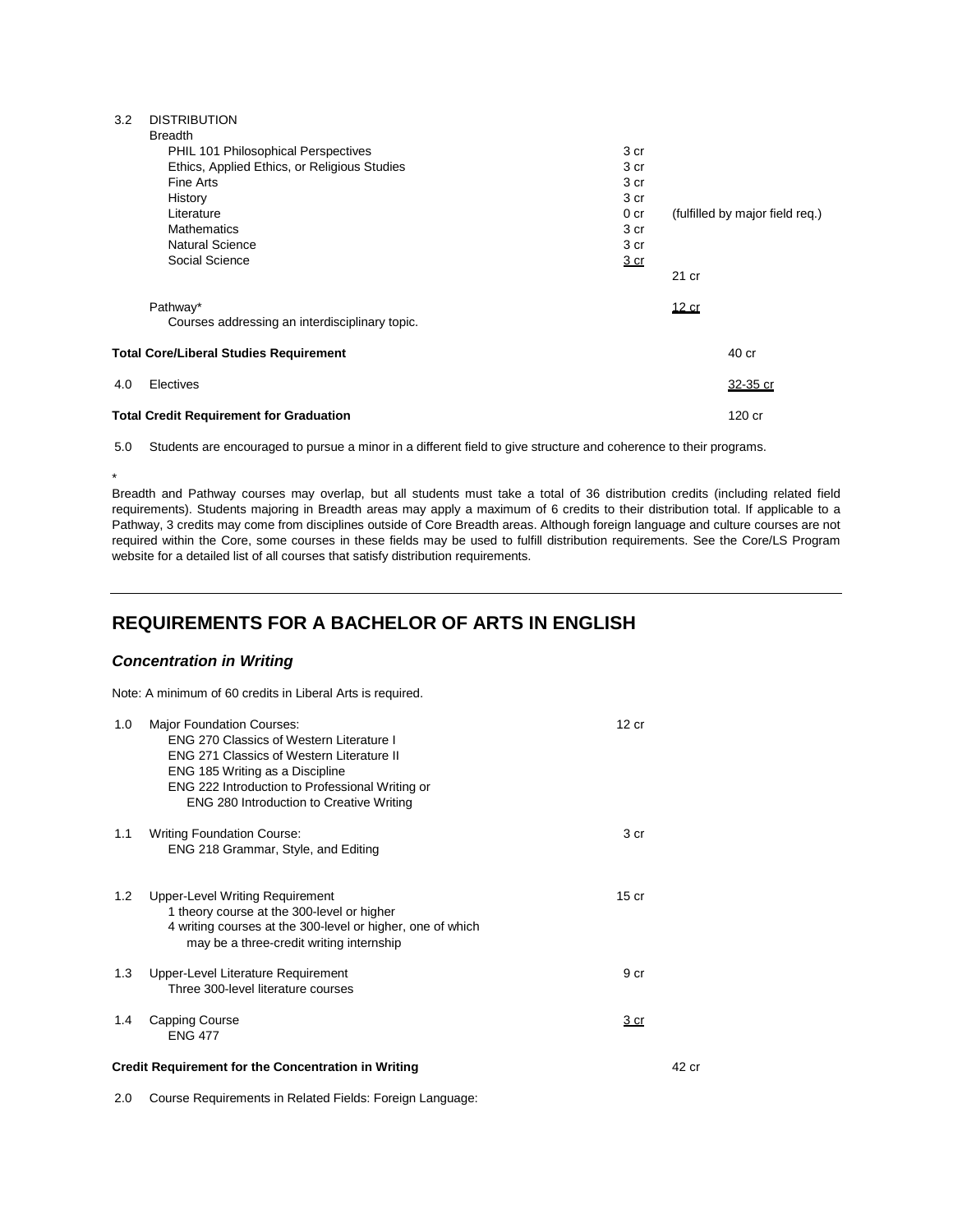|     | Two courses at the elementary level or one course<br>at the intermediate level or above |                 | $3-6$ cr                        |
|-----|-----------------------------------------------------------------------------------------|-----------------|---------------------------------|
|     | <b>Total Credit Requirement for a Major in English</b>                                  |                 | 45-48 cr                        |
| 3.0 | Core/Liberal Studies Requirements                                                       |                 |                                 |
| 3.1 | <b>FOUNDATION</b>                                                                       |                 |                                 |
|     | FYS 101 First Year Seminar                                                              | 4 cr            |                                 |
|     | ENG 120 Writing for College                                                             | 3 <sub>cr</sub> | 7 cr                            |
|     |                                                                                         |                 |                                 |
| 3.2 | <b>DISTRIBUTION</b>                                                                     |                 |                                 |
|     | <b>Breadth</b>                                                                          |                 |                                 |
|     | PHIL 101 Philosophical Perspectives                                                     | 3 cr            |                                 |
|     | Ethics, Applied Ethics, or Religious Studies                                            | 3 cr            |                                 |
|     | Fine Arts                                                                               | 3 cr            |                                 |
|     | History                                                                                 | 3 cr            |                                 |
|     | Literature                                                                              | 0 <sub>cr</sub> | (fulfilled by major field req.) |
|     | <b>Mathematics</b>                                                                      | 3 cr            |                                 |
|     | <b>Natural Science</b>                                                                  | 3 cr            |                                 |
|     | Social Science                                                                          | 3 <sub>cr</sub> |                                 |
|     |                                                                                         |                 | $21$ cr                         |
|     | Pathway*                                                                                |                 | 12 cr                           |
|     | Courses addressing an interdisciplinary topic.                                          |                 |                                 |
|     | <b>Total Core/Liberal Studies Requirement</b>                                           |                 | 40 cr                           |
| 4.0 | Electives                                                                               |                 | 32-35 cr                        |
|     | <b>Total Credit Requirement for Graduation</b>                                          |                 | 120 cr                          |

5.0 Students are encouraged to pursue a minor in a different field to give structure and coherence to their programs.

\*

Breadth and Pathway courses may overlap, but all students must take a total of 36 distribution credits (including related field requirements). Students majoring in Breadth areas may apply a maximum of 6 credits to their distribution total. If applicable to a Pathway, 3 credits may come from disciplines outside of Core Breadth areas. Although foreign language and culture courses are not required within the Core, some courses in these fields may be used to fulfill distribution requirements. See the Core/LS Program website for a detailed list of all courses that satisfy distribution requirements

# **REQUIREMENTS FOR A BACHELOR OF ARTS IN ENGLISH**

## *Concentration in Theatre*

Note: A minimum of 60 credits in Liberal Arts is required.

for a total of three credits)

| 1.0 | <b>Major Foundation Courses:</b>                                      | 12 cr   |
|-----|-----------------------------------------------------------------------|---------|
|     | <b>ENG 270 Classics of Western Literature</b>                         |         |
|     | <b>ENG 150 Introduction to Theatre</b>                                |         |
|     | <b>ENG 180 Literary Study</b>                                         |         |
|     | ENG 185 Writing as a Discipline                                       |         |
| 1.2 | Course Requirements in sophomore, junior, and senior year are:        |         |
|     | Ten courses selected as follows:                                      |         |
|     | Five Theatre Arts Courses:                                            | $15$ cr |
|     | ENG 227 Acting I                                                      |         |
|     | ENG 229 Theatre Practicum (one credit, may be taken up to three times |         |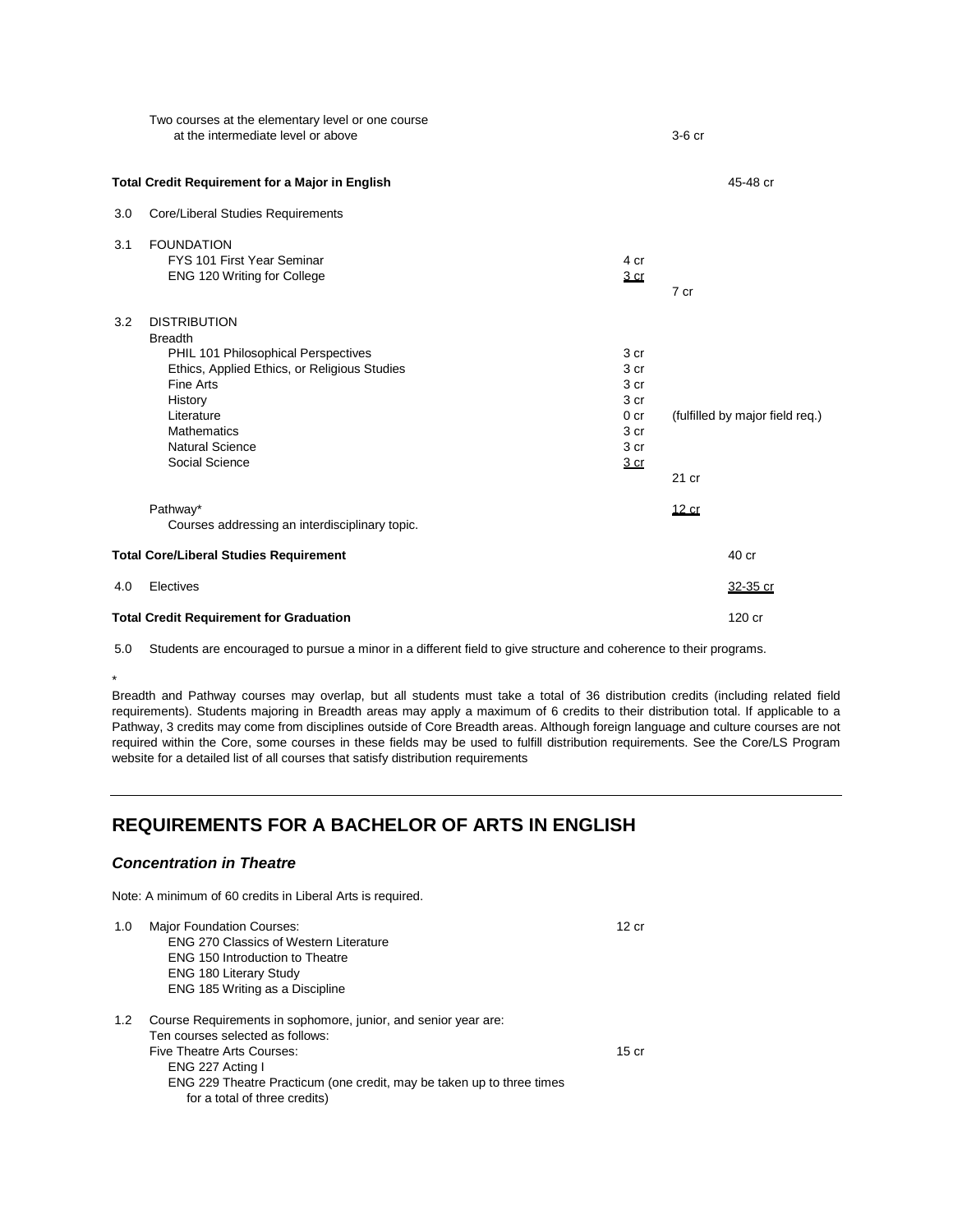|         | <b>ENG 310 Playwriting Workshop</b>                                                                                               |                 |                                 |
|---------|-----------------------------------------------------------------------------------------------------------------------------------|-----------------|---------------------------------|
|         | ENG 349 Acting III                                                                                                                |                 |                                 |
|         | ENG 350 Directing                                                                                                                 |                 |                                 |
|         | <b>ENG 451 Theatre Workshop</b>                                                                                                   |                 |                                 |
|         | Appropriate Special-Topics Course                                                                                                 |                 |                                 |
|         | Five Dramatic Literature Courses:                                                                                                 | $15$ cr         |                                 |
|         | ENG 325 Shakespeare                                                                                                               |                 |                                 |
|         | <b>AND</b>                                                                                                                        |                 |                                 |
|         | Four of the following:                                                                                                            |                 |                                 |
|         | ENG 320 English Drama I                                                                                                           |                 |                                 |
|         | ENG 321 English Drama II                                                                                                          |                 |                                 |
|         | ENG 340 American Drama I                                                                                                          |                 |                                 |
|         | <b>ENG 341 American Drama II</b><br>ENG 355 History of the Modern Theatre                                                         |                 |                                 |
|         | ENG 363 Modern Drama                                                                                                              |                 |                                 |
|         | Appropriate Special-Topics Course                                                                                                 |                 |                                 |
| 1.3     | <b>Capping Course</b>                                                                                                             | <u>3 cr</u>     |                                 |
|         | <b>ENG 477</b>                                                                                                                    |                 |                                 |
|         | <b>Credit Requirement for the Concentration in Theatre</b>                                                                        |                 | 45 cr                           |
|         | Notes: (a) A student may substitute ENG 497 Internship in English Theatre for one upper-level Theatre Arts or Dramatic Literature |                 |                                 |
| course. |                                                                                                                                   |                 |                                 |
|         | (b) A student may substitute a maximum of one 3-credit course in Independent Research for a required upper-level course.          |                 |                                 |
|         | (c) A student may apply a maximum of one appropriate literature-in-translation course toward an upper-level Dramatic              |                 |                                 |
|         | Literature requirement.                                                                                                           |                 |                                 |
| 2.0     | Courses Required in Related Fields: Foreign Language:                                                                             |                 |                                 |
|         | Two courses at the elementary level or one course                                                                                 |                 |                                 |
|         | at the intermediate level or above                                                                                                |                 | $3-6$ $cr$                      |
|         |                                                                                                                                   |                 |                                 |
|         | <b>Total Credit Requirement for a Major in English</b>                                                                            |                 | 48-51 cr                        |
| 3.0     | Core/Liberal Studies Requirements                                                                                                 |                 |                                 |
| 3.1     | <b>FOUNDATION</b>                                                                                                                 |                 |                                 |
|         | FYS 101 First Year Seminar                                                                                                        | 4 cr            |                                 |
|         | ENG 120 Writing for College                                                                                                       | 3 cr            |                                 |
|         |                                                                                                                                   |                 | 7 cr                            |
|         |                                                                                                                                   |                 |                                 |
| 3.2     | <b>DISTRIBUTION</b>                                                                                                               |                 |                                 |
|         | <b>Breadth</b>                                                                                                                    |                 |                                 |
|         | PHIL 101 Philosophical Perspectives                                                                                               | 3 cr            |                                 |
|         | Ethics, Applied Ethics, or Religious Studies<br>Fine Arts                                                                         | 3 cr<br>3 cr    |                                 |
|         | History                                                                                                                           | 3 cr            |                                 |
|         | Literature                                                                                                                        | 0 <sub>cr</sub> | (fulfilled by major field req.) |
|         | <b>Mathematics</b>                                                                                                                | 3 cr            |                                 |
|         | <b>Natural Science</b>                                                                                                            | 3 cr            |                                 |
|         | Social Science                                                                                                                    | 3 <sub>cr</sub> |                                 |
|         |                                                                                                                                   |                 | 21 cr                           |
|         | Pathway*                                                                                                                          |                 | 12 cr                           |
|         | Courses addressing an interdisciplinary topic.                                                                                    |                 |                                 |
|         | <b>Total Core/Liberal Studies Requirement</b>                                                                                     |                 | 40 cr                           |
| 4.0     | Electives                                                                                                                         |                 | 29-32 cr                        |

ENG 241 Acting II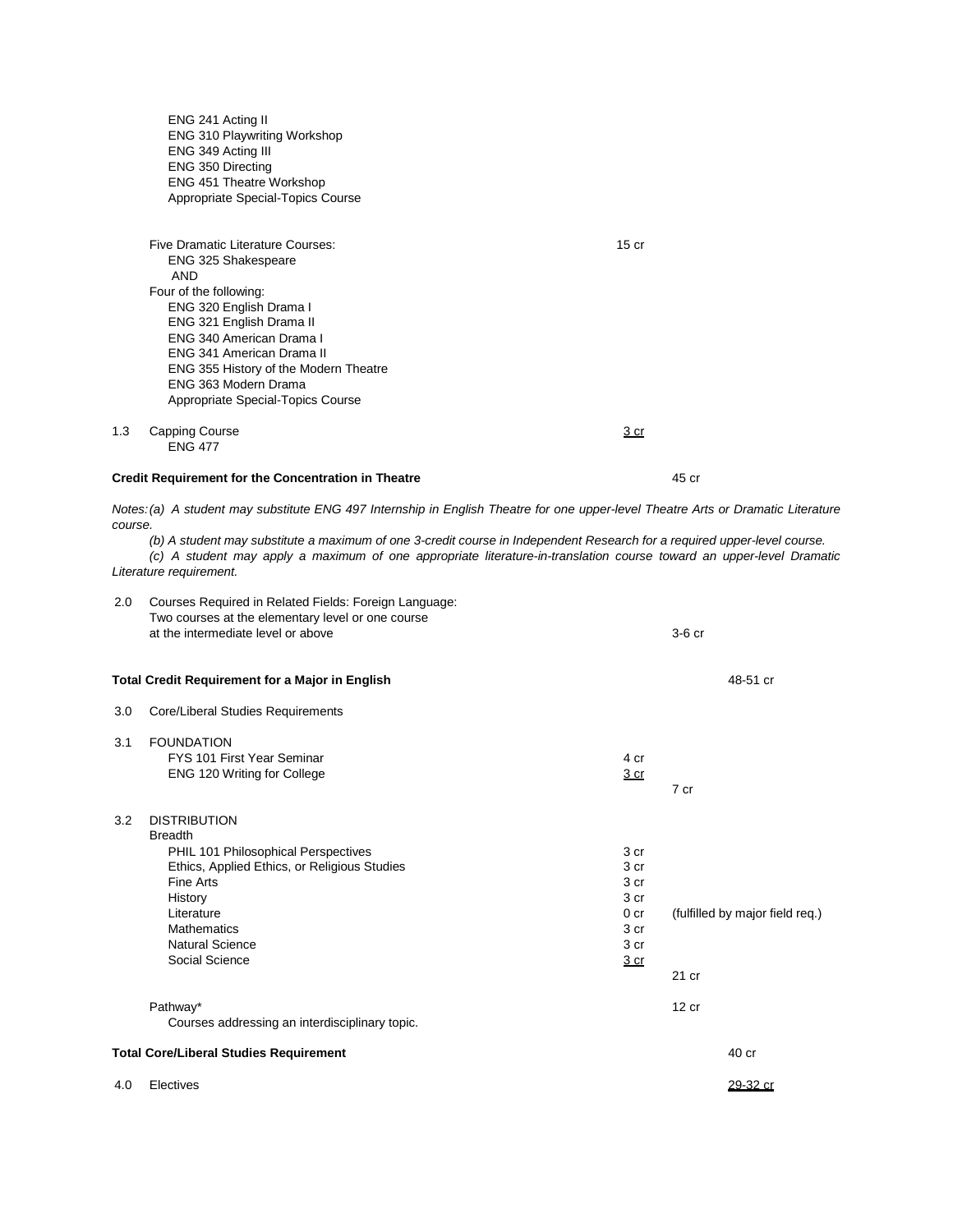#### **Total Credit Requirement for Graduation** 120 cr

\*

Breadth and Pathway courses may overlap, but all students must take a total of 36 distribution credits (including related field requirements). Students majoring in Breadth areas may apply a maximum of 6 credits to their distribution total. If applicable to a Pathway, 3 credits may come from disciplines outside of Core Breadth areas. Although foreign language and culture courses are not required within the Core, some courses in these fields may be used to fulfill distribution requirements. See the Core/LS Program website for a detailed list of all courses that satisfy distribution requirements.

# **REQUIREMENTS FOR NEW YORK STATE TEACHER CERTIFICATION IN ADOLESCENCE EDUCATION: ENGLISH (GRADES 7-12)**

Marist College offers a state-approved program leading to initial teacher certification in Adolescence Education: English (Grades 7- 12). Students seeking this certification are encouraged to consult with their academic advisor and the Coordinator of Adolescence Education in the Teacher Education Department. Because of the significant number of state certification requirements for this program, it is important that students seek such advisement early in their college careers, during the freshman year if possible. Education and related field requirements for Adolescence Education certification can be found on page 102 of this catalog.

## **REQUIREMENTS FOR A MINOR IN ENGLISH**

|     | <b>Total Credit Requirement for a Minor In English Literature</b>                                                           |              | 18 cr |
|-----|-----------------------------------------------------------------------------------------------------------------------------|--------------|-------|
| 2.0 | Any four 300-400 level literature courses<br>(not to include writing workshops or theatre arts courses)                     | <u>12 cr</u> |       |
| 1.0 | <b>Foundation Courses</b><br><b>ENG 180 Introduction to Literary Study</b><br><b>ENG 270 Classics of Western Literature</b> | 6 cr         |       |

## **REQUIREMENTS FOR A MINOR IN THEATRE**

| 1.0              | <b>Foundation Course</b><br>ENG 150 Introduction to Theatre                                                                                                                                                                                                                                                      | 3 <sub>cr</sub> |
|------------------|------------------------------------------------------------------------------------------------------------------------------------------------------------------------------------------------------------------------------------------------------------------------------------------------------------------|-----------------|
| 2.0              | <b>Required Course</b><br>ENG 325 Shakespeare                                                                                                                                                                                                                                                                    | 3 <sub>cr</sub> |
|                  | Any two of the following sequences:                                                                                                                                                                                                                                                                              | 12 cr           |
| 3.0 <sub>2</sub> | Performance Sequence<br>Two of the following:<br>ENG 227 Acting I<br>ENG 241 Acting II<br>ENG 349 Acting III (NOTE: This course can also count as part of the Production sequence.)<br>Appropriate Special-Topics course                                                                                         |                 |
| 4.0              | <b>Production Sequence</b><br>Two of the following:<br>ENG 229 Theatre Practicum (one credit, may be taken up to three times for a total of three credits)<br>ENG 310 Workshop in Playwriting<br>ENG 349 Acting III<br>ENG 350 Directing<br><b>ENG 451 Theatre Workshop</b><br>Appropriate Special-Topics course |                 |
| 5.0              | Dramatic Literature Sequence<br>Two of the following:<br>ENG 320 English Drama I                                                                                                                                                                                                                                 |                 |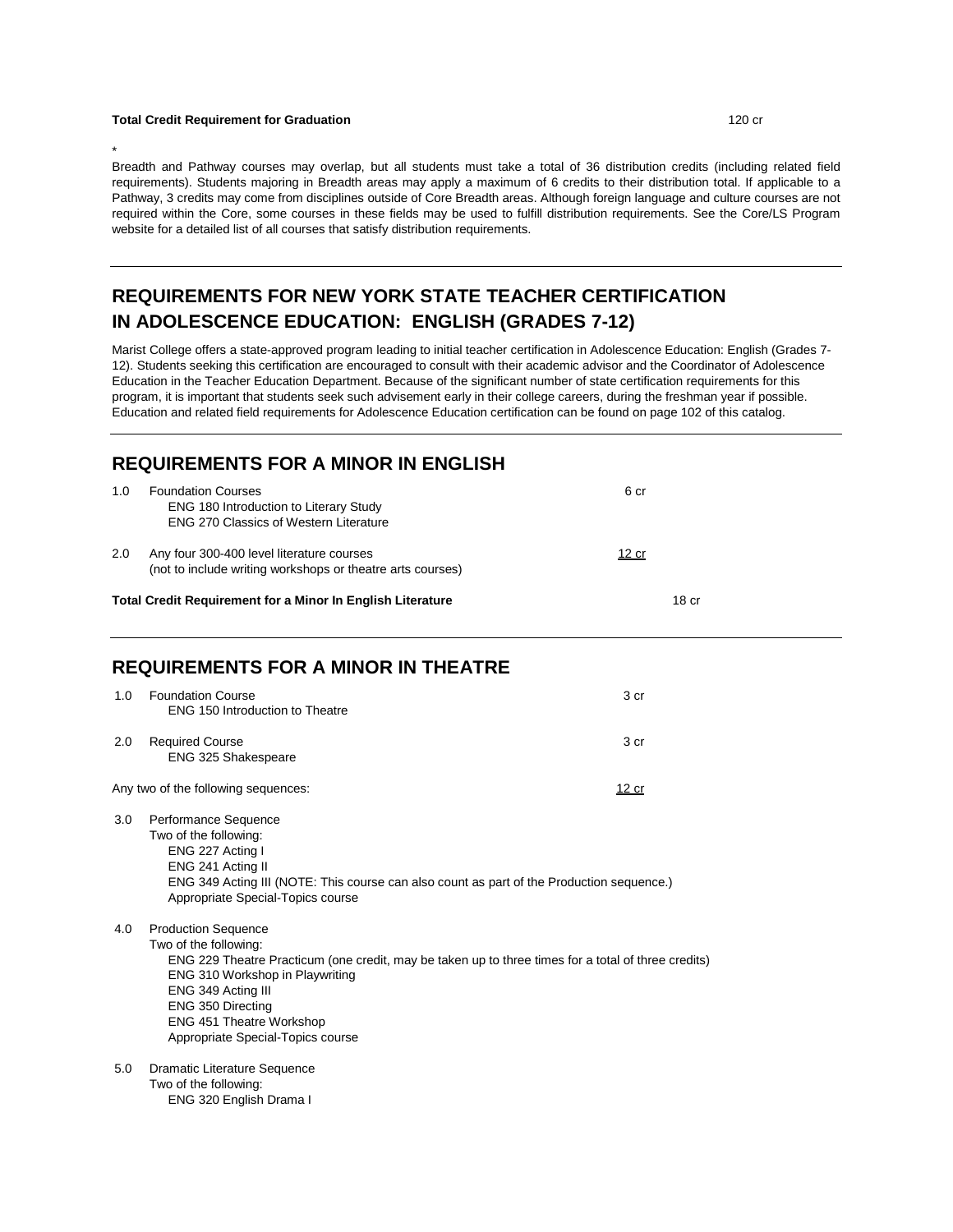ENG 321 English Drama II ENG 340 American Drama I ENG 341 American Drama II ENG 355 History of Modern Theatre ENG 363 Modern Drama Appropriate Special-Topics course

**Total Credit Requirement for a Minor in Theatre 18 cm and 18 cm and 18 cm and 18 cm and 18 cm and 18 cm and 18 cm and 18 cm and 18 cm and 18 cm and 18 cm and 18 cm and 18 cm and 18 cm and 18 cm and 18 cm and 18 cm and 18** 

# **REQUIREMENTS FOR A MINOR IN PROFESSIONAL WRITING**

| 1.0 | <b>Foundation Courses</b><br>ENG 185 Writing as a Discipline<br>ENG 218 Grammar, Style, and Editing<br>ENG 230 Workshop in Editing and Revision | 9 cr             |
|-----|-------------------------------------------------------------------------------------------------------------------------------------------------|------------------|
| 2.0 | <b>Upper-Level Writing Requirements</b><br>Three 300-level writing courses<br>(May include Independent Writing Project or Internship)           | <u>9 cr</u>      |
|     | <b>Total Credit Requirement for a Minor in Writing</b>                                                                                          | 18 <sub>cr</sub> |

## **REQUIREMENTS FOR A MINOR IN CREATIVE WRITING**

| 1.0 | <b>Foundation Course</b><br><b>ENG 280 Introduction to Creative Writing</b>                                                                                                                                                                                 | 3 cr  |                  |
|-----|-------------------------------------------------------------------------------------------------------------------------------------------------------------------------------------------------------------------------------------------------------------|-------|------------------|
| 2.0 | <b>Required Course</b><br>ENG 218 Grammar, Style and Editing                                                                                                                                                                                                | 3 cr  |                  |
| 3.0 | Four (4) of the following courses:<br><b>ENG 310 Playwriting Workshop</b><br>ENG 311 Poetry Workshop<br><b>ENG 380 Nonfiction Workshop</b><br><b>ENG 382 Fiction Workshop</b><br>ENG 392 Special Topics (in Writing)<br>ENG 490 Independent Writing Project | 12 cr |                  |
| 4.0 | Any one (1) Forms (ENG 318) class in Playwriting, Poetry,<br>Fiction or Nonfiction                                                                                                                                                                          | 1 cr  |                  |
|     | <b>Total Credit Requirement for a Minor in Creative Writing</b>                                                                                                                                                                                             |       | 19 <sub>cr</sub> |

# **RECOMMENDED PROGRAM SEQUENCE FOR A BACHELOR OF ARTS IN ENGLISH (LITERATURE)**

**FRESHMAN YEAR FALL SPRING** FYS 101 First Year Seminar 4 cr Core/LS 3 cr PHIL 101 Philosophical Perspectives ENG 120 Writing for College The Secret Secret Secret Secret Secret Secret Secret Secret Secret Secret Secret Secret Secret Secret Secret Secret Secret Secret Secret Secret Secret Secret Secret Secret Secret Secret Secret S English Foundation Course **3** cr and a series are series a creation Course 3 cr and English Foundation Course 3 cr<br>
S cr and English Foundation Course 3 cr and 3 cr and English Foundation Course 3 cr and 3 cr 3 cr **English Foundation Course** 3 cr 16 cr 20 and 20 and 20 and 20 and 20 and 20 and 20 and 20 and 20 and 20 and 20 and 20 and 20 and 20 and 20 and **SOPHOMORE YEAR FALL SPRING** Core/LS 3 cr Core/LS 3 cr Core/LS 3 cr core/LS 3 cr core/LS 3 cr core/LS 3 cr core/LS 3 cr core.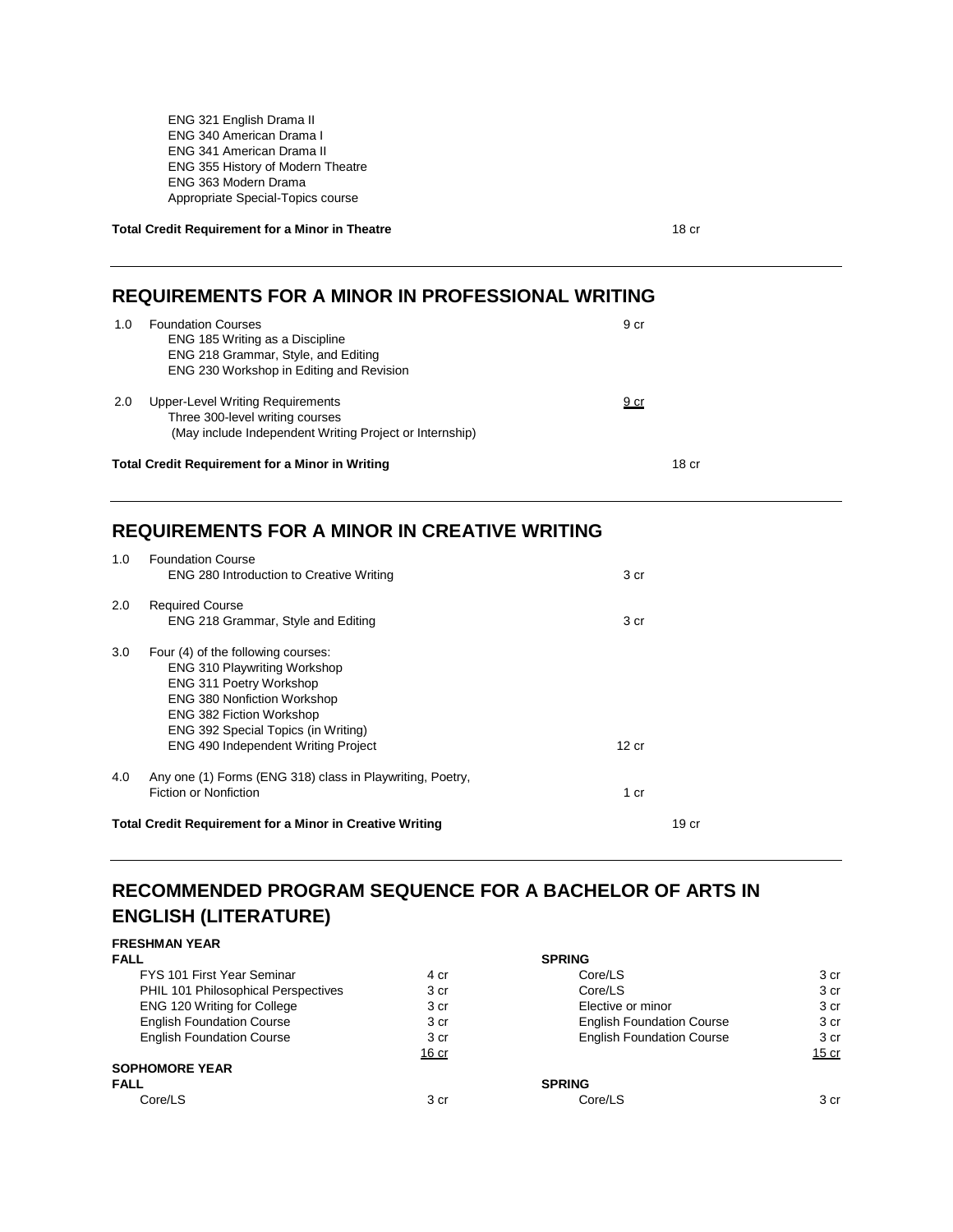| Core/LS                      | 3 cr         | Core/LS                      | 3 cr         |
|------------------------------|--------------|------------------------------|--------------|
| Foreign Language             | 3 cr         | Foreign Language             | 3 cr         |
| <b>Upper Level</b>           | 3 cr         | <b>Upper Level</b>           | 3 cr         |
| Elective or minor            | 3 cr         | <b>Upper Level</b>           | 3 cr         |
|                              | <u>15 cr</u> |                              | <u>15 cr</u> |
| <b>JUNIOR YEAR</b>           |              |                              |              |
| <b>FALL</b>                  |              | <b>SPRING</b>                |              |
| Core/LS                      | 3 cr         | Core/LS                      | 3 cr         |
| Core/LS                      | 3 cr         | Core/LS or elective or minor | 3 cr         |
| <b>Upper Level</b>           | 3 cr         | <b>Upper Level</b>           | 3 cr         |
| <b>Upper Level</b>           | 3 cr         | Upper Level                  | 3 cr         |
| Elective or minor            | 3 cr         | Elective or minor            | 3 cr         |
|                              | <u>15 cr</u> |                              | <u>15 cr</u> |
| <b>SENIOR YEAR</b>           |              |                              |              |
| <b>FALL</b>                  |              | <b>SPRING</b>                |              |
| Core/LS or minor             | 3 cr         | ENG 477 English Capping      | 3 cr         |
| Core/LS or elective or minor | 3 cr         | Upper Level                  | 3 cr         |
| Elective or minor            | 3 cr         | Core/LS or minor             | 3 cr         |
| Upper Level                  | 3 cr         | Elective or minor            | 3 cr         |
| <b>English Elective</b>      | 3 cr         | Elective or minor            | 2 cr         |
|                              | <u>15 cr</u> |                              | 14 cr        |
|                              |              |                              |              |

# **RECOMMENDED PROGRAM SEQUENCE FOR A BACHELOR OF ARTS IN ENGLISH (THEATRE)**

## **FRESHMAN YEAR**

| <b>FALL</b>                         |                  | <b>SPRING</b>                    |                 |
|-------------------------------------|------------------|----------------------------------|-----------------|
| FYS 101 First Year Seminar          | 4 cr             | Core/LS                          | 3 cr            |
| PHIL 101 Philosophical Perspectives | 3 <sub>cr</sub>  | Core/LS                          | 3 cr            |
| <b>ENG 120 Writing for College</b>  | 3 cr             | Core/LS                          | 3 cr            |
| <b>English Foundation Course</b>    | 3 <sub>cr</sub>  | <b>English Foundation Course</b> | 3 cr            |
| <b>English Foundation Course</b>    | 3 cr             | <b>English Foundation Course</b> | 3 cr            |
|                                     | 16 cr            |                                  | <u>15 cr</u>    |
| <b>SOPHOMORE YEAR</b>               |                  |                                  |                 |
| <b>FALL</b>                         |                  | <b>SPRING</b>                    |                 |
| Core/LS                             | 3 cr             | Core/LS                          | 3 cr            |
| Core/LS                             | 3 cr             | Core/LS                          | 3 cr            |
| Foreign Language                    | 3 cr             | Foreign Language                 | 3 cr            |
| Upper Level Dramatic Literature     | 3 cr             | Upper Level Dramatic Literature  | 3 cr            |
| <b>Theatre Arts Course</b>          | 3 cr             | <b>Theatre Arts Course</b>       | 3 cr            |
|                                     | $15$ cr          |                                  | 15 cr           |
| <b>JUNIOR YEAR</b>                  |                  |                                  |                 |
| <b>FALL</b>                         |                  | <b>SPRING</b>                    |                 |
| Core/LS                             | 3 <sub>cr</sub>  | Core/LS                          | 3 <sub>cr</sub> |
| Core/LS                             | 3 <sub>cr</sub>  | Core/LS or elective or minor     | 3 cr            |
| Upper Level Dramatic Literature     | 3 <sub>cr</sub>  | Upper Level Dramatic Literature  | 3 cr            |
| <b>Theatre Arts Course</b>          | 3 cr             | <b>Theatre Arts Course</b>       | 3 cr            |
| Elective or minor                   | 3 cr             | Elective or minor                | 3 cr            |
|                                     | <u>15 cr</u>     |                                  | <u>15 cr</u>    |
| <b>SENIOR YEAR</b>                  |                  |                                  |                 |
| <b>FALL</b>                         |                  | <b>SPRING</b>                    |                 |
| Core/LS or minor                    | 3 cr             | ENG 477 English Capping          | 3 cr            |
| Core/LS or minor                    | 3 cr             | <b>Theatre Arts Course</b>       | 3 cr            |
| Elective or minor                   | 3 cr             | Core/LS or elective or minor     | 3 cr            |
| Elective or minor                   | 3 cr             | Elective or minor                | 3 cr            |
| Upper Level Dramatic Literature     | 3 cr             | Elective or minor                | 2 cr            |
|                                     | 15 <sub>cr</sub> |                                  | 14 cr           |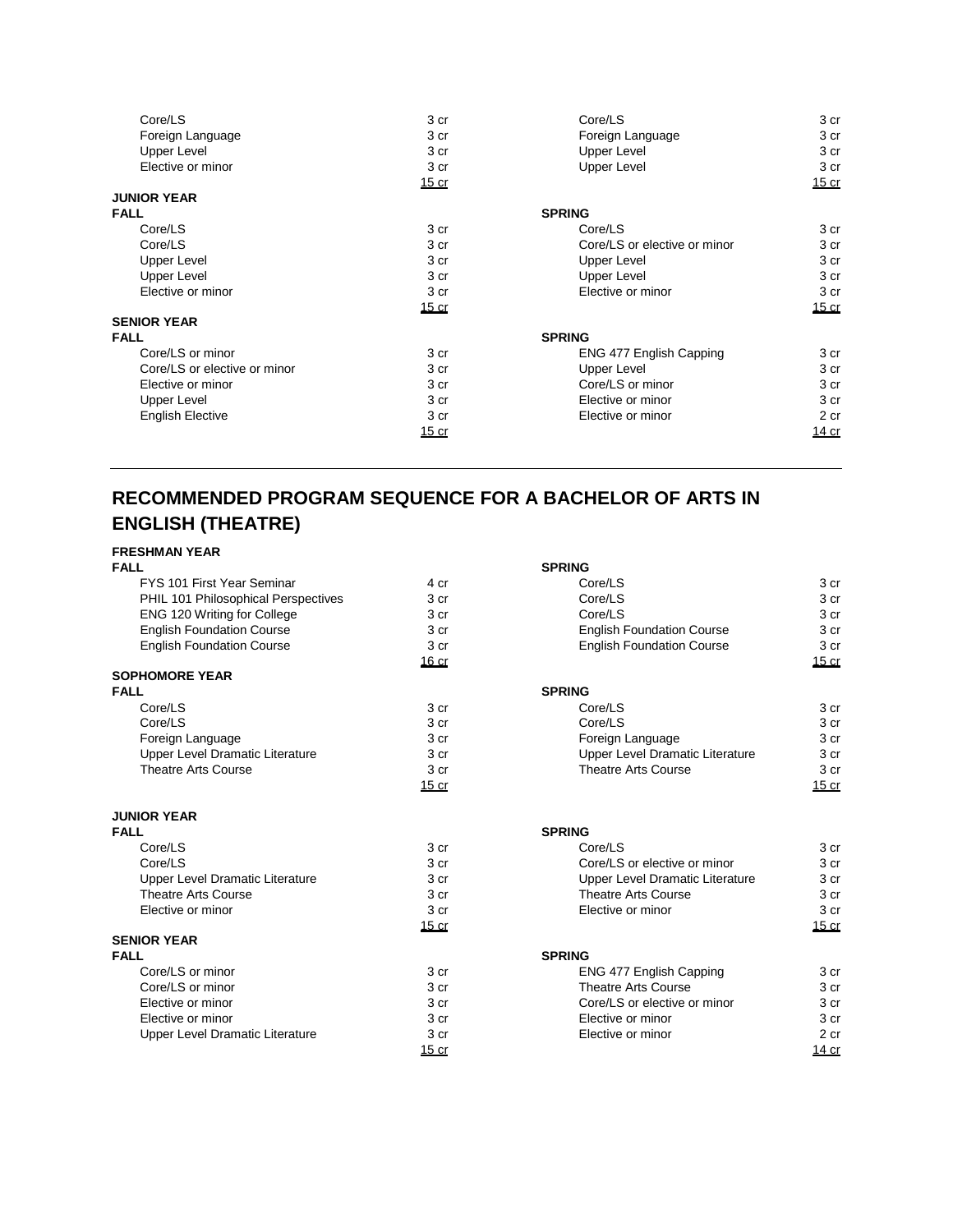# **RECOMMENDED PROGRAM SEQUENCE FOR A BACHELOR OF ARTS IN ENGLISH (WRITING)**

#### **FRESHMAN YEAR FALL SPRING**

| FYS 101 First Year Seminar          | 4 cr            | Core/LS                           | 3 cr            |
|-------------------------------------|-----------------|-----------------------------------|-----------------|
| PHIL 101 Philosophical Perspectives | 3 cr            | Core/LS                           | 3 cr            |
| <b>ENG 120 Writing for College</b>  | 3 cr            | Elective or minor                 | 3 cr            |
| <b>English Foundation Course</b>    | 3 cr            | <b>English Foundation Course</b>  | 3 cr            |
| <b>English Foundation Course</b>    | 3 cr            | <b>English Foundation Course</b>  | 3 cr            |
|                                     | <u>16 cr</u>    |                                   | 15 cr           |
| <b>SOPHOMORE YEAR</b>               |                 |                                   |                 |
| <b>FALL</b>                         |                 | <b>SPRING</b>                     |                 |
| Core/LS                             | 3 cr            | Core/LS                           | 3 cr            |
| Core/LS                             | 3 cr            | Core/LS                           | 3 cr            |
| Foreign Language                    | 3 <sub>cr</sub> | Foreign Language                  | 3 cr            |
| Upper Level Literature              | 3 cr            | <b>Upper Level Writing Course</b> | 3 cr            |
| <b>Writing Foundation</b>           | 3 cr            | <b>Writing Foundation</b>         | 3 cr            |
|                                     | $15$ cr         |                                   | $15$ cr         |
| <b>JUNIOR YEAR</b>                  |                 |                                   |                 |
| <b>FALL</b>                         |                 | <b>SPRING</b>                     |                 |
| Core/LS                             | 3 cr            | Core/LS                           | 3 cr            |
| Core/LS                             | 3 cr            | Core/LS or elective or minor      | 3 cr            |
| <b>Upper Level Writing Course</b>   | 3 cr            | <b>Upper Level Writing Course</b> | 3 cr            |
| <b>Upper Level Literature</b>       | 3 cr            | ENG 490 or Internship             | 3 cr            |
| Elective or minor                   | 3 cr            | Elective or minor                 | 3cr             |
|                                     | <u>15 cr</u>    |                                   | $15$ cr         |
| <b>SENIOR YEAR</b>                  |                 |                                   |                 |
| <b>FALL</b>                         |                 | <b>SPRING</b>                     |                 |
| Core/LS or minor                    | 3 cr            | <b>ENG 477 English Capping</b>    | 3 cr            |
| Core/LS or elective or minor        | 3 cr            | <b>Upper Level Theory</b>         | 3 cr            |
| Elective or minor                   | 3 cr            | Core/LS or minor                  | 3 cr            |
| <b>Upper Level Literature</b>       | 3 cr            | Elective or minor                 | 3 cr            |
| <b>Upper Level Writing Course</b>   | 3 cr            | Elective or minor                 | 2 <sub>cr</sub> |
|                                     | <u>15 cr</u>    |                                   | <u>14 cr</u>    |

# **DATA SCIENCE AND ANALYTICS**

#### **JOSEPH KIRTLAND,** PhD, *Chairperson, Dept. of Mathematics*

**MATTHEW JOHNSON,** Ms, *Chairperson, Dept. of Computing Technology*

#### **MISSION:**

Data Science & Analytics builds on a core of computer science, information technology and systems, mathematics and statistics. Data Science is, in simple terms, the extraction of knowledge from data. Analytics is a sister term, used mostly in business settings to characterize the analysis of business data to describe, predict, and improve business performance. These disciplines include statistical analysis, machine learning, data mining, probabilistic modeling, computer programming, distributed and high performance computing, and database management. Graduates of the data science & analytics program develop a thorough understanding of the field, learn to manage data effectively, are prepared to apply statistical techniques for the analysis of data, and learn to explore data, communicate data analysis findings through visualizations and build models from data to describe phenomena and make predictions on future occurrences and events. Students in this program learn to develop large scale data mining applications, as well as implementing algorithms and designing, building and managing large, distributed data ("big data") systems.

# **REQUIREMENTS FOR A BACHELOR OF SCIENCE IN DATA SCIENCE AND ANALYTICS**

Note: A minimum of 60 credits in Liberal Arts is required.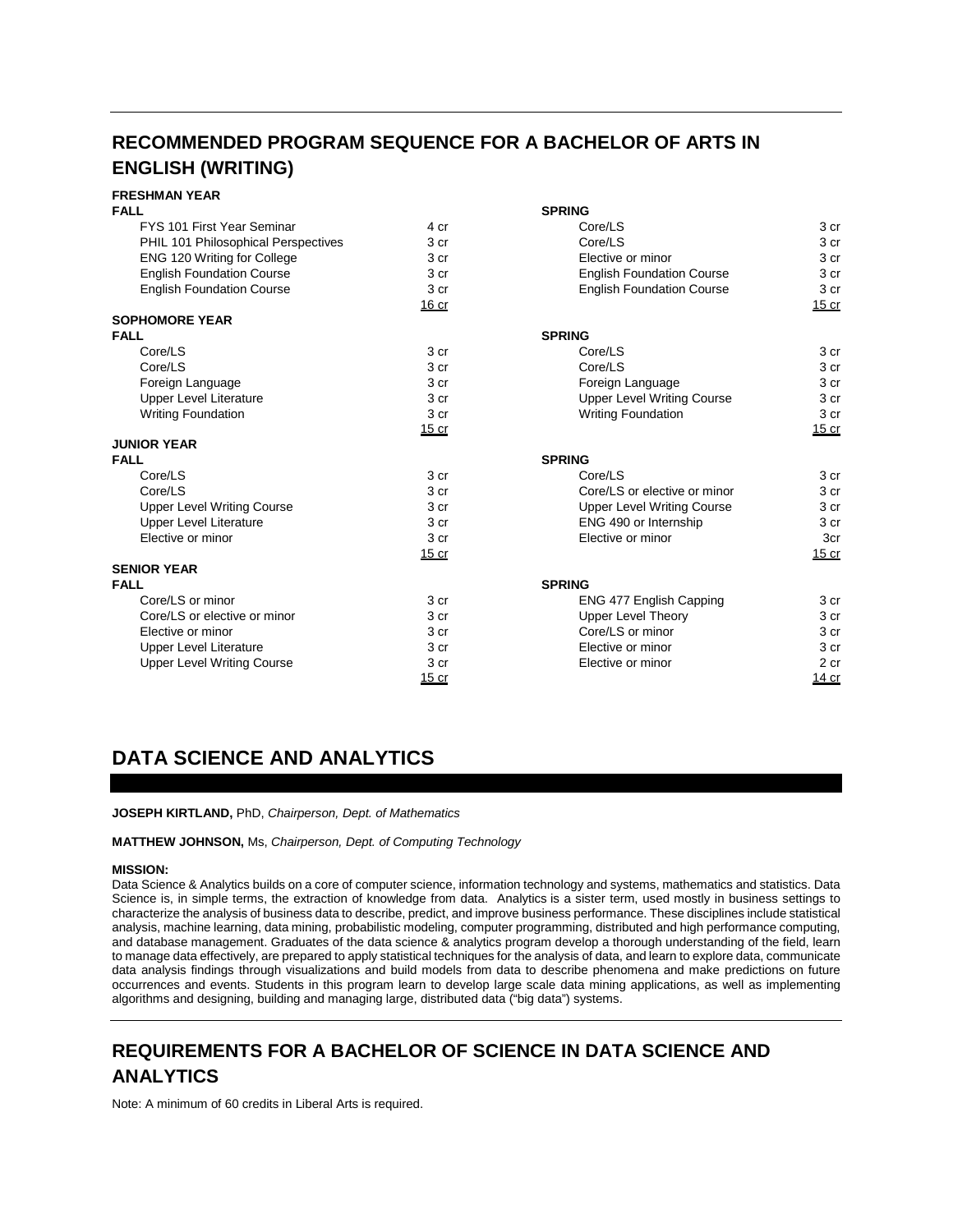## 1.0 Course Requirements in Major Field

|     | <b>CMPT 120</b><br><b>CMPT 220</b><br><b>CMPT 435</b><br><b>CMPT 308</b><br>CMPT 428<br>DATA 220<br>DATA 300<br>DATA 440<br>DATA 450<br>DATA 477<br>MATH 241<br>MATH 242<br>MATH 343<br>MATH 205<br>MATH 210<br>MATH 330<br>MATH 331 | Introduction to Programming<br>Software Development I<br>Algorithm Analysis & Design<br>Database Management<br>Data & Information Mgmt<br>Introduction to Data Analysis<br>Data Visualization<br>Machine Learning<br>Data Mining & Predictive Analytics<br>Data Science Project (capstone)<br>Calculus I<br>Calculus II<br>Calculus III<br><b>Discrete Mathematics</b><br>Linear Algebra<br><b>Probability &amp; Statistics</b><br><b>Applied Statistics</b> | 4 cr<br>4 cr<br>4 cr<br>4 cr<br>4 cr<br>4 cr<br>3 cr<br>4 cr<br>3 cr<br>3 cr<br>4 cr<br>4 cr<br>4 cr<br>4 cr<br>4 cr<br>3 cr<br>3 cr |                           |
|-----|--------------------------------------------------------------------------------------------------------------------------------------------------------------------------------------------------------------------------------------|--------------------------------------------------------------------------------------------------------------------------------------------------------------------------------------------------------------------------------------------------------------------------------------------------------------------------------------------------------------------------------------------------------------------------------------------------------------|--------------------------------------------------------------------------------------------------------------------------------------|---------------------------|
| 1.1 | MATH 430                                                                                                                                                                                                                             | Choose two electives from:<br>CMPT 404 Artificial Intelligence<br>CMPT 460 Decision Support & Business Intelligence Systems<br>MATH 412 Computational Linear Algebra<br><b>Operations Research</b>                                                                                                                                                                                                                                                           | 6-7 cr<br>3 cr<br>4 cr<br>3 cr<br>3 cr                                                                                               |                           |
|     |                                                                                                                                                                                                                                      | Credit Requirement in Major Field                                                                                                                                                                                                                                                                                                                                                                                                                            | 69-70 cr                                                                                                                             |                           |
| 2.0 |                                                                                                                                                                                                                                      | Course Requirements in Related Fields                                                                                                                                                                                                                                                                                                                                                                                                                        | 0 cr                                                                                                                                 |                           |
|     |                                                                                                                                                                                                                                      | Total Credit Requirement for a Major in Data Science & Analytics                                                                                                                                                                                                                                                                                                                                                                                             |                                                                                                                                      | 69-70 cr                  |
| 3.0 |                                                                                                                                                                                                                                      | Core / Liberal Studies Requirements                                                                                                                                                                                                                                                                                                                                                                                                                          |                                                                                                                                      |                           |
| 3.1 | <b>FOUNDATION</b><br><b>FYS 101</b><br><b>ENG 120</b>                                                                                                                                                                                | <b>First Year Seminar</b><br><b>Writing for College</b><br>Credit Requirement in Foundation                                                                                                                                                                                                                                                                                                                                                                  | 4 cr<br>3 cr                                                                                                                         | 7 cr                      |
| 3.2 | <b>DISTRIBUTION</b><br><b>Breadth</b><br>Fine Arts<br>History<br>Literature 3<br>Mathematics<br>Natural Science<br>Social Science                                                                                                    | PHIL 101 Philosophical Perspectives<br>Ethics, Applied Ethics, or Religious Studies                                                                                                                                                                                                                                                                                                                                                                          | 3 cr<br>3 cr<br>3 cr<br>3 cr<br>0 <sub>cr</sub><br>3 cr<br>3 cr                                                                      | (fulfilled by major req.) |
|     |                                                                                                                                                                                                                                      | Credit Requirement in Distribution: Breadth                                                                                                                                                                                                                                                                                                                                                                                                                  |                                                                                                                                      | 21 cr                     |
|     | Pathway **                                                                                                                                                                                                                           | Courses addressing an interdisciplinary topic                                                                                                                                                                                                                                                                                                                                                                                                                |                                                                                                                                      | <u>12 cr</u>              |
|     |                                                                                                                                                                                                                                      | <b>Total Credit Requirement for Core / Liberal Studies</b>                                                                                                                                                                                                                                                                                                                                                                                                   |                                                                                                                                      | 40 cr                     |
| 4.0 |                                                                                                                                                                                                                                      | General electives and/or Internships                                                                                                                                                                                                                                                                                                                                                                                                                         | 11-10 cr                                                                                                                             |                           |
|     |                                                                                                                                                                                                                                      | <b>Total Credit Requirement for Graduation</b>                                                                                                                                                                                                                                                                                                                                                                                                               |                                                                                                                                      | 120 cr                    |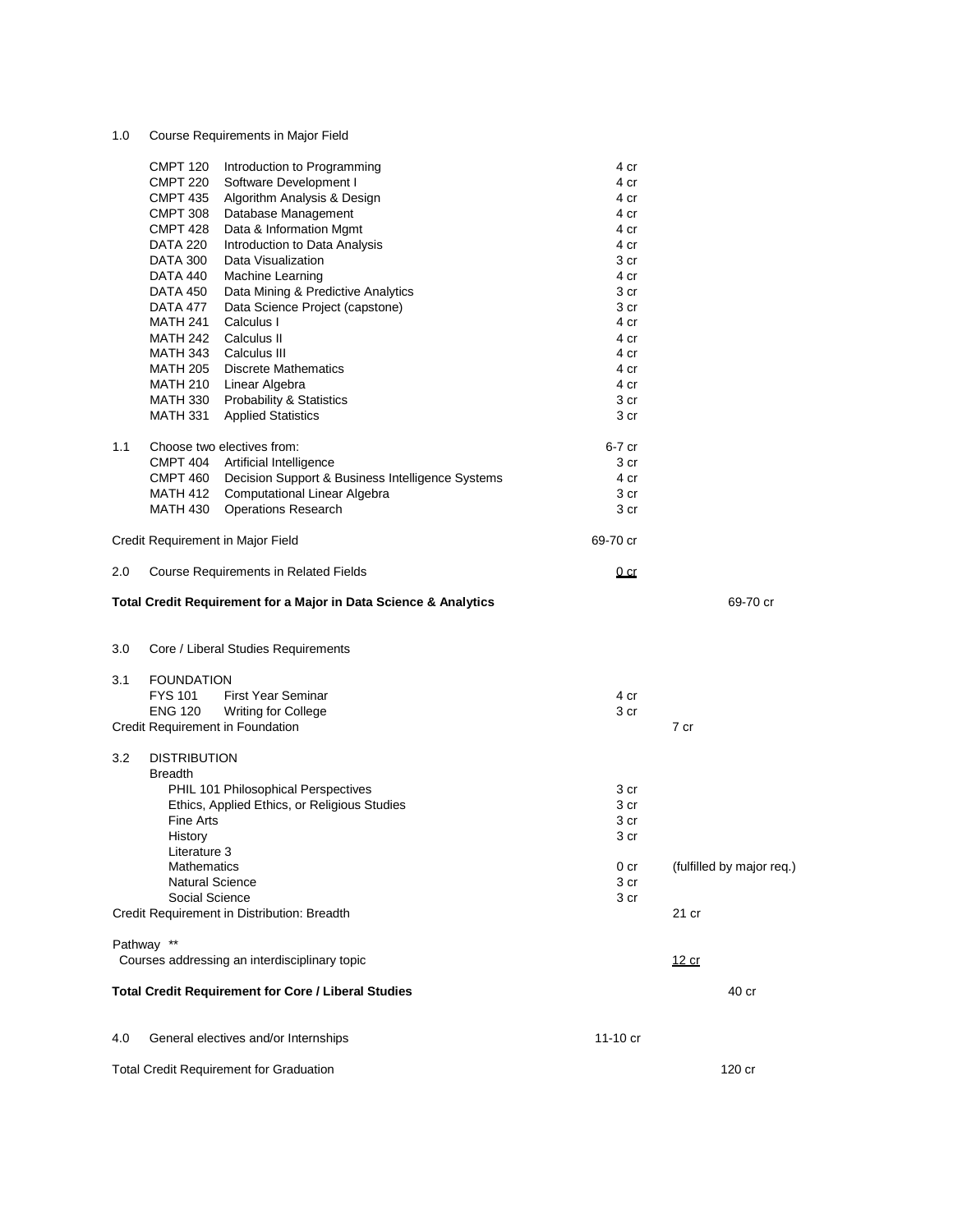\*\* Breadth and Pathway courses may overlap, but all students must take a total of 36 distribution credits (including related field requirements). Students majoring in Breadth areas may apply a maximum of 6 credits to their distribution total. If applicable to a Pathway, 3 credits may come from disciplines outside of Core Breadth areas. Although foreign language and culture courses are not required within the Core, some courses in these fields may be used to fulfill distribution requirements. See the Core/LS Program website for a detailed list of all courses that satisfy distribution requirements.

# **RECOMMENDED PROGRAM SEQUENCE FOR A BACHELOR OF SCIENCE IN DATA SCIENCE AND ANALYTICS**

#### **FRESHMAN YEAR**

| <b>FALL</b>                                 |                  | <b>SPRING</b>                        |                  |
|---------------------------------------------|------------------|--------------------------------------|------------------|
| CMPT 120 Introduction to Programming        | 4 cr             | MATH 242 Calculus II                 | 4 cr             |
| MATH 241 Calculus I                         | 4 cr             | CMPT 220 Software Development I      | 4 cr             |
| DATA 220 Introduction to Data Analysis      | 4 cr             | PHIL 101 Philosophical Perspectives  | 3 cr             |
| FYS 101 First-Year Seminar                  | $4$ cr           | ENG 120 Writing for College          | 3 <sub>cr</sub>  |
|                                             | 16 <sub>cr</sub> |                                      | 14 <sub>cr</sub> |
| <b>SOPHOMORE YEAR</b>                       |                  |                                      |                  |
| <b>FALL</b>                                 |                  | <b>SPRING</b>                        |                  |
| MATH 243 Calculus III                       | 4 cr             | CMPT 435 Algorithm Analysis & Design | 4 cr             |
| <b>MATH 205 Discrete Mathematics</b>        | 4 cr             | DATA 300 Data Visualization          | 3 <sub>cr</sub>  |
| CMPT 308 Database Management                | 4 cr             | MATH 210 Linear Algebra              | 4 cr             |
| Core/LS                                     | 3 cr             | Core/LS                              | <u>3 cr</u>      |
|                                             | 15 <sub>cr</sub> |                                      | 14 <sub>cr</sub> |
| <b>JUNIOR YEAR</b>                          |                  |                                      |                  |
| <b>FALL</b>                                 |                  | <b>SPRING</b>                        |                  |
| MATH 330 Probability & Statistics           | 3 <sub>cr</sub>  | DATA 450 Machine Learning            | 4 cr             |
| Major elective                              | $3-4$ cr         | CMPT 305 Data & Information Mgmt     | 4 cr             |
| Core/LS                                     | 3 <sub>cr</sub>  | MATH 331 Applied Statistics          | 3 cr             |
| Core/LS                                     | 3 <sub>cr</sub>  | Core/LS                              | 3 <sub>cr</sub>  |
| Core/LS                                     | 3 cr             |                                      |                  |
|                                             | 15-16 cr         |                                      | 14 <sub>cr</sub> |
| <b>SENIOR YEAR</b>                          |                  |                                      |                  |
| <b>FALL</b>                                 |                  | <b>SPRING</b>                        |                  |
| DATA 450 Data Mining & Predictive Analytics | 3 <sub>cr</sub>  | DATA 477 Data Science Project (caps) | 3 cr             |
| Major elective                              | 3 cr             | Core/LS                              | 3 cr             |
| Core/LS                                     | 3 <sub>cr</sub>  | Core/LS                              | 3 <sub>cr</sub>  |
| Core/LS                                     | 3 cr             | Elective/ Internship                 | 7-6 cr           |
| Elective/ Internship                        | 4 <sub>cr</sub>  |                                      |                  |
|                                             | 16 <sub>cr</sub> |                                      | 16-15 cr         |
|                                             |                  |                                      |                  |

## **REQUIREMENTS FOR A MINOR IN SCIENCE IN DATA SCIENCE AND ANALYTICS**

| CMPT 120 Introduction to Programming                        | 4 cr            |
|-------------------------------------------------------------|-----------------|
| MATH 241 Calculus I                                         | 4 cr            |
| DATA 220 Introduction to Data Analysis                      | 4 cr            |
| DATA 300 Data Visualization                                 | 3 <sub>cr</sub> |
| DATA 450 Data Mining & Predictive Analytics                 | 3 <sub>cr</sub> |
| <b>Total Credit Requirement for a Minor in Data Science</b> | 18 cr           |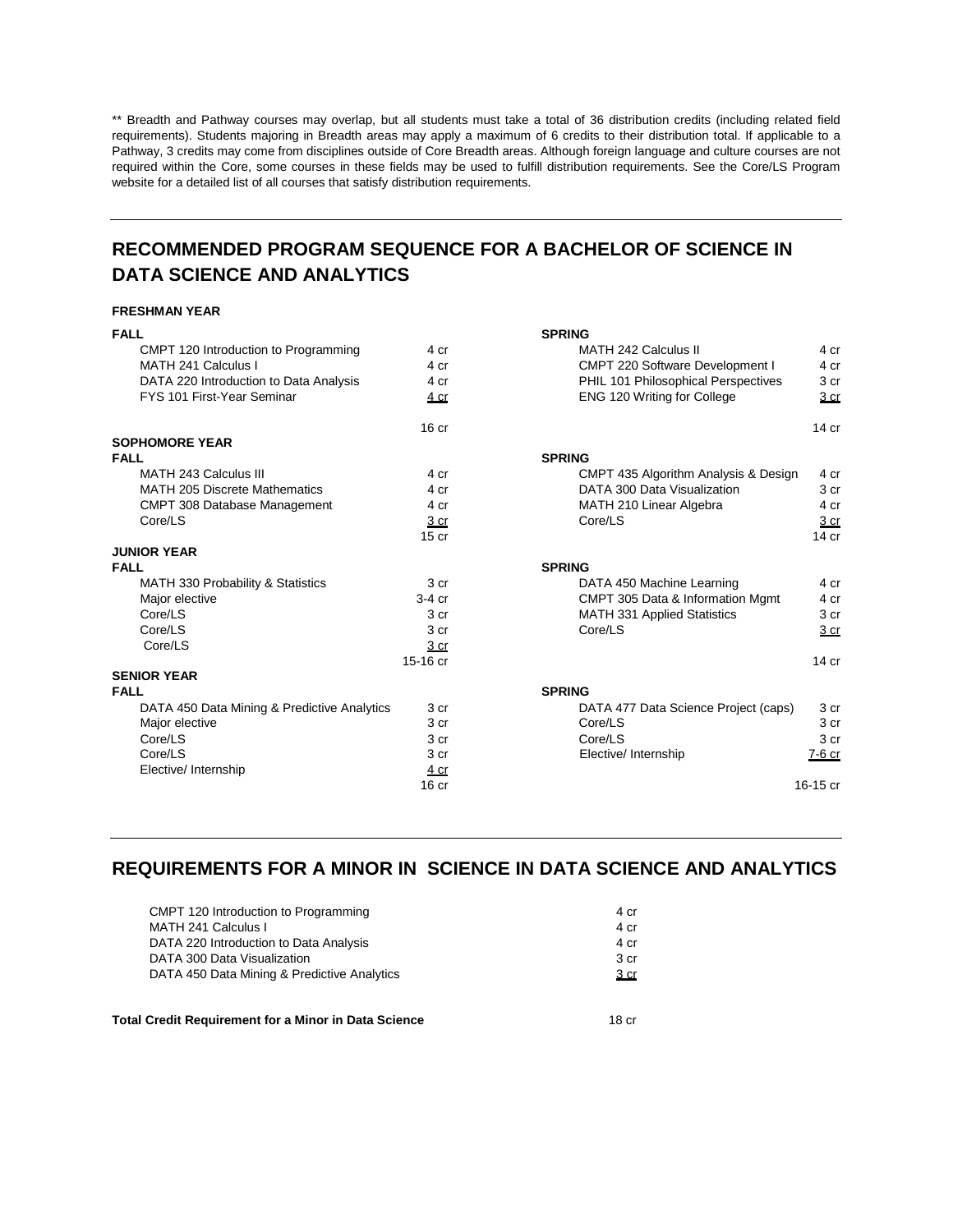# **COURSE DESCRIPTIONS**

# **New or updated:**

#### CMPT 120

#### **Introduction to Programming**

#### *Four Credits LA*

This course introduces students to problem solving with computer programming. Students will study some historical context for problem solving with programming while mastering introductory programming skills including but not limited to user interaction design, procedures, functions, scope, alternation, repetition, collections, and real-world modeling.

#### CMPT 220 **Software Development I**

#### *Four Credits LA*

This course builds on CMPT 120 to introduce our students to the art and science of software development. Students will study software development history while mastering SD skills including but not limited to real-world modeling and multi-language software development.

Prerequisite: CMPT 120

#### CMPT 308

#### **Data Management**

#### *Three Credits LA*

This course examines the theories and concepts employed in database management systems (DBMS). The function of various types of DBMS is described including their purpose, advantages, disadvantages, and applications in business. The course explores the following topics: DBMS architectures, data modeling, the relational model, database normalization, relational algebra, SQL, client/server systems, DB physical design, multiple user environments, database security. The students will work with a major DBMS to develop a database project. Prerequisites: CMPT 220

#### CMPT 404

## **Artificial Intelligence**

#### *Three Credits LA*

This course is an introduction to the major problems, techniques, and issues of artificial intelligence. Emphasis is placed upon the topics of knowledge representation and problem solving. The languages LISP or PROLOG will be used to illustrate various AI techniques. Offered every fall.

Prerequisite: CMPT 435

#### CMPT 435

#### **Algorithm Analysis and Design**

#### *Three Credits LA*

This course continues the study of data abstraction and algorithm complexity from a more mathematically formal viewpoint. Time complexity of algorithms will be examined using Big O notation and worst-, best-, and average-case analyses. The ideas of polynomialtime, NP, exponential, and intractable algorithms will be introduced. Elementary-recurrence relation problems relating to recursive procedures will be solved. Sorting algorithms will be formally analyzed. Strategies of algorithm design such as backtracking, divide and conquer, dynamic programming, and greedy techniques will be emphasized.

Prerequisites: MATH 205, CMPT 220, (CMPT 221 prerequisite waiver for this major)

#### CMPT 428

#### **Data and Information Management**

#### *Four Credits LA*

This course aims to introduce the technologies and disciplines responsible for the effective management of data and information in organizations. The course places special focus on those tasks associated with gathering, storing, providing access and analyzing data to help enterprise users make better, faster business decisions. Topics covered include data sourcing, extraction transformation and loading processes, data warehousing architectures, dimensional modeling, online analytical processing, NoSQL and MapReduce / Hadoop architectures for processing of large volumes of (unstructured) data Prerequisite: CMPT 308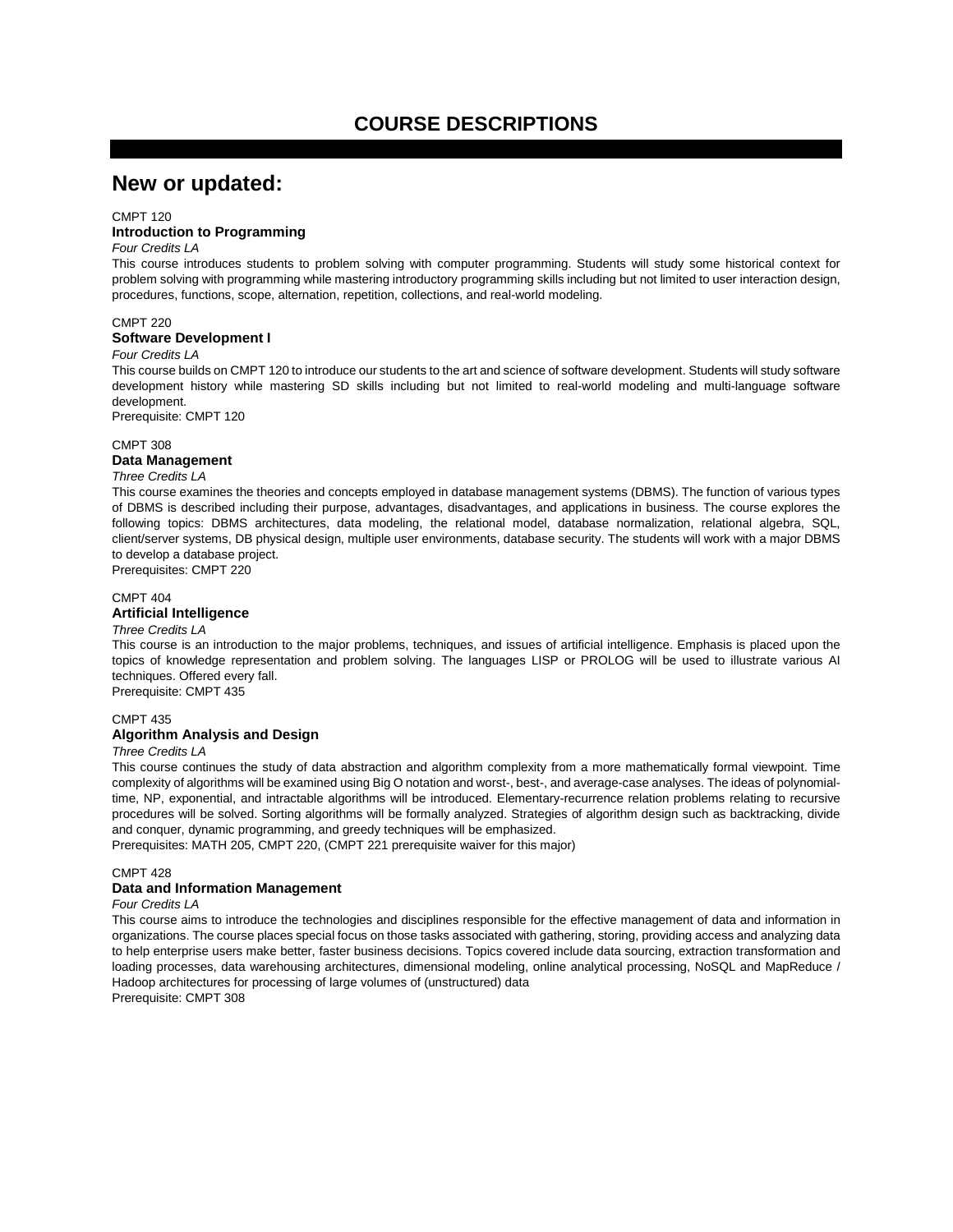#### CMPT 460 **Decision Support and Business Intelligence Systems**

*Four Credits LA*

This course covers concepts and tools that aid managerial decision making by applying analytic reasoning and computer-based tools to managerial problems. Topics include: mathematical programming, stochastic simulation, decision analysis, data driven decision systems, probabilistic expert systems (Bayesian networks)

Prerequisites: MATH 130 or MATH 2XX (Introduction to Data Analysis)

#### DATA 220

#### **Introduction to Data Analysis**

#### *Four Credits LA*

This course introduces the basic ideas and techniques of data science including: exploratory data analysis, experimental design and sampling; relationships between one and several variables including single and multiple regression and two way tables; sampling distributions; inferential statistics for means, proportions, and regression coefficients; simple ANOVA. The course includes a computer lab using an appropriate high level statistical software package such as R. This course is offered every semester.

Prerequisite: Three years of high school mathematics or satisfactory performance on the Mathematics Placement Test

#### DATA 300 **Data Visualization**

#### *Three Credits LA*

This course provides an introduction to data visualization. Students will learn basic data visualization design and will learn techniques for visualizing multivariate, temporal, text-based, geospatial, hierarchical, and network/graph-based data. Software packages such us R, ggplot2, matplotlib and D3 will be used.

Prerequisite: CMPT 120, DATA 220 (Introduction to Data Analysis)

#### DATA 440 **Machine Learning**

#### *Four Credits LA*

This course provides a broad introduction to automated learning from data. Machine learning is the name given to the collection of techniques that allow computational systems to adaptively improve their performance by learning from past observed data. The course introduces the theoretical underpinnings of learning from data, the study of learning algorithms, as well as machine learning applications. Topics include: supervised learning (linear models, SVMs, MLPs) and unsupervised learning (K-means, GMMs), learning theory (generalization theory, bias/variance tradeoffs; Vapnik - Chervonenkis dimension); regularization methods, validation and models selection.

Prerequisite: MATH 330, MATH 210, CMPT 435

#### DATA 450

#### **Data Mining & Predictive Analytics**

#### *Three Credits LA*

Data Mining & Predictive Analytics is the name given to a group of disciplines, technologies, applications and practices for analyzing data and building models based on data. This course introduces basic concepts, tasks, methods, and techniques in data mining, including data exploration and pre-processing, classification, statistical modeling, association rules, clustering, text mining and web mining, social network analysis. A software package like R or IBM SPSS Modeler will be used. Prerequisite: DATA 220 (Introduction to Data Analysis)

## DATA 477 **Data Science Project (CAPSTONE)**

#### *Three Credits LA*

A project base course for the application of statistical modeling, data mining and machine learning techniques to large data sets. This course is intended only for data science majors.

Prerequisite: DATA 300 (Data Visualization), DATA 440 (Machine Learning), DATA 450 (Data Mining & Predictive Analytics)

#### ENG 271

#### **Classics of Western Literature II**

#### *Three Credits LA*

Taken in coordination with ENG 270 Classics of Western Literature I, this course sequence provides students with an overview of the Western literary tradition from classical times to the 21st century. Students will focus on key texts from different chronological periods in order to gain a firm sense of the wider "narrative" underlying the works they will study in upper-level courses. Questions of literary genius, tradition, and adaptation will be central to both courses in the sequence.

#### ENG 428

#### **Junior/Senior Research Seminar**

#### *Three Credits LA*

The seminar offers in-depth treatment of topics In genre, historical periods, critical theory, tropes or themes, single authors, and other areas of literary study, with an emphasis on archival and bibliographic research methods. The seminar model allows for greater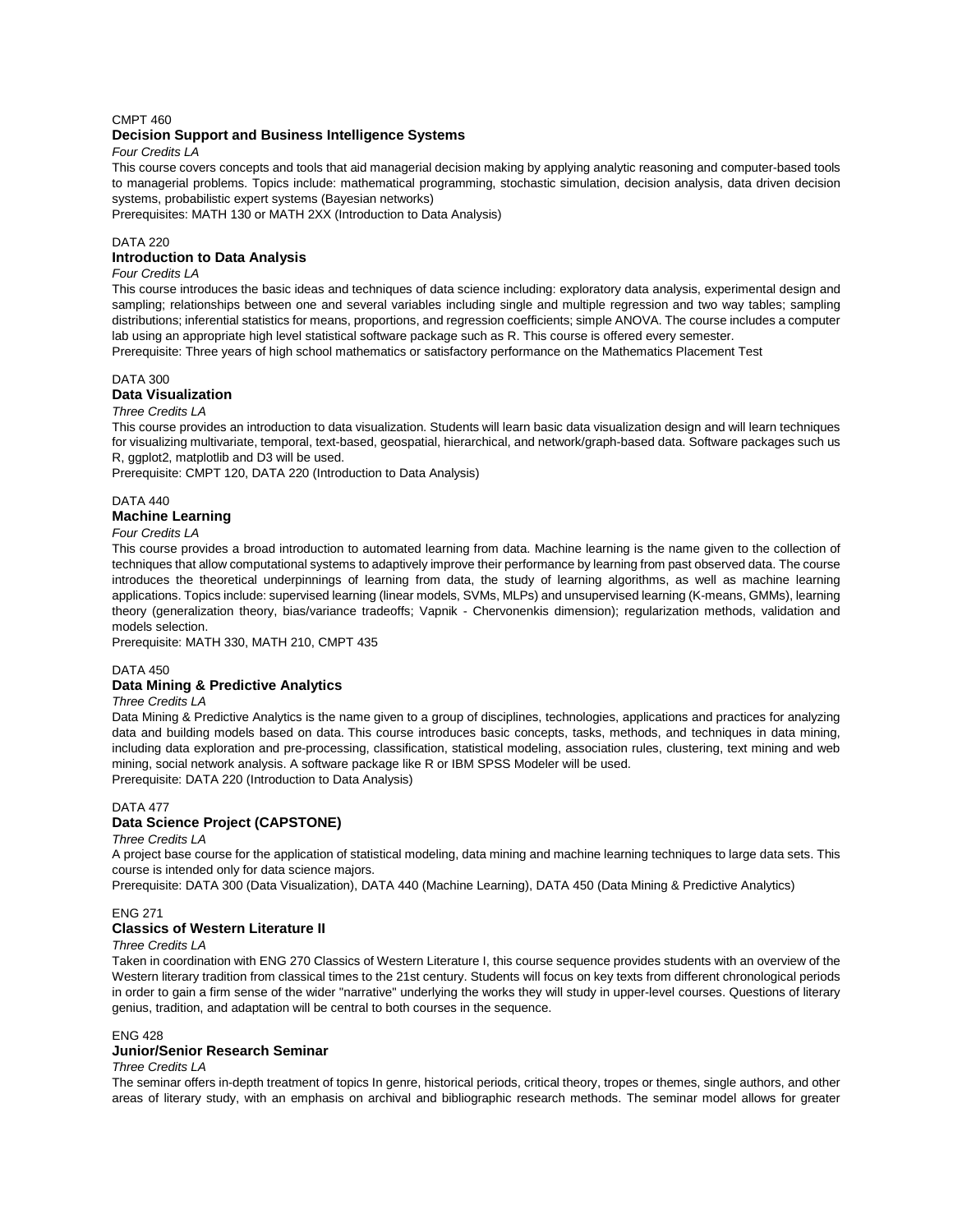classroom participation by each student and more extensive research projects, culminating in a substantial final essay. Topics vary by semester. May be repeated for credit, provided topics are different.

#### MATH 205

#### **Discrete Mathematics**

## *Four Credits LA*

This course introduces the algebraic concepts, methods, and techniques that form the basis of computer science, including the relevant areas of logic, set theory, matrices, graphs, geometric linear algebra, and the theory of relations; functions; bounds; and permutations. Offered every semester.

Prerequisite: Three years of high school mathematics

#### MATH 210 **Linear Algebra**

#### *Four Credits LA*

This course introduces the theory of vector spaces and linear transformations as abstract systems. Matrices, matrix operations, and determinants are introduced and they are used to study systems of linear equations, characteristic value problems, and various applications. Appropriate technology will be selected by the instructor. This course is offered every semester.

Corequisite: MATH 241 or permission of the instructor

#### MATH 241

## **Calculus I**

#### *Four Credits*

This course introduces the differential and integral calculus of algebraic, trigonometric, exponential, and logarithmic functions on the real line. Limits, continuity, the mean value theorem, and the Fundamental Theorem of Calculus are considered as well as applications using these ideas. Appropriate technology will be selected by the instructor. This course is offered every semester. Prerequisite: Three years of high school mathematics including trigonometry or MATH 120

#### MATH 242 **Calculus II**

#### *Four Credits LA*

This course discusses applications of the definite integral as well as techniques of integration. Sequences and series, Taylor's theorem, and polar notation are considered. Appropriate technology will be selected by the instructor. Prerequisite: MATH 241

Prerequisite: MATH 242

#### MATH 330

#### **Probability and Statistics**

#### *Three Credits LA*

This course is an introduction to probability as a basis for the theory of statistics. The topics covered include sample spaces; conditional probability and independence; discrete and continuous distribution functions; random variables; and joint and marginal probability distributions.

Prerequisite: MATH 343

#### MATH 331

## **Applied Statistics**

#### Three Credits LA

This course considers the applications of probability to problems of statistical inference, including correlation, regression, sampling estimation, hypothesis testing, goodness-of-fit tests, and design of experiments. A statistical software package such as R will be used. Prerequisite: MATH 330.

## MATH 343

## **Calculus III**

## *Four Credits LA*

This course introduces multivariate calculus. Topics covered include: vector geometry, functions of several variables, partial derivatives, and multiple integration. As time permits, line and surface integrals, Green's and Stoke's theorems with related topics and their applications, as well as differential equations may be covered. Appropriate technology will be selected by the instructor.

#### MATH 412

#### **Computational Linear Algebra**

#### *Three Credits LA*

This course explores some of the computational aspects of linear algebra. It considers both the theoretical and applied mathematical aspects of algorithms and provides the student with opportunities for further development of programming skills. Prerequisite: MATH 210